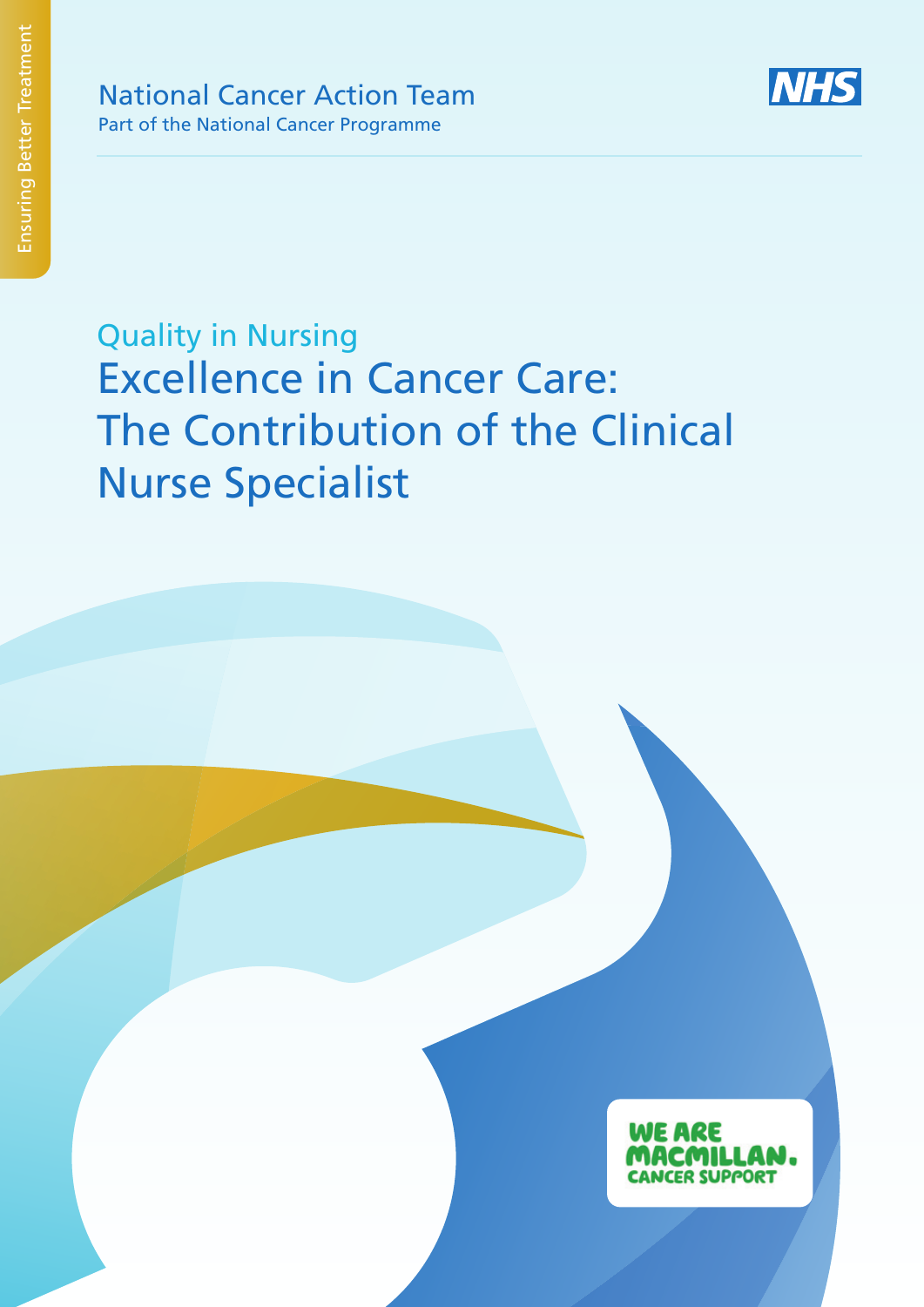# **Contents**

| Foreword                                                           |    |
|--------------------------------------------------------------------|----|
|                                                                    |    |
| The role of the Clinical Nurse Specialist in cancer care           | 4  |
| Key contributions that CNSs make to cancer care                    | 5  |
| The cost of managing cancer                                        | 5  |
| Reducing the financial burden of cancer - the potential of the CNS | 6  |
| CNSs: leading quality and productivity in cancer care              | 6  |
| Experience from the front line - CNSs transforming cancer care     | 7  |
| <b>Case Studies</b>                                                | 8  |
| Delivering the future for cancer patients                          | 11 |
| Matching workforce planning to patient need                        | 11 |
| Issues for Employers and Managers to consider                      |    |
| Further sources of information                                     | 13 |
| Acknowledgments                                                    | 13 |
| References                                                         | 14 |
| Endorsements                                                       | 15 |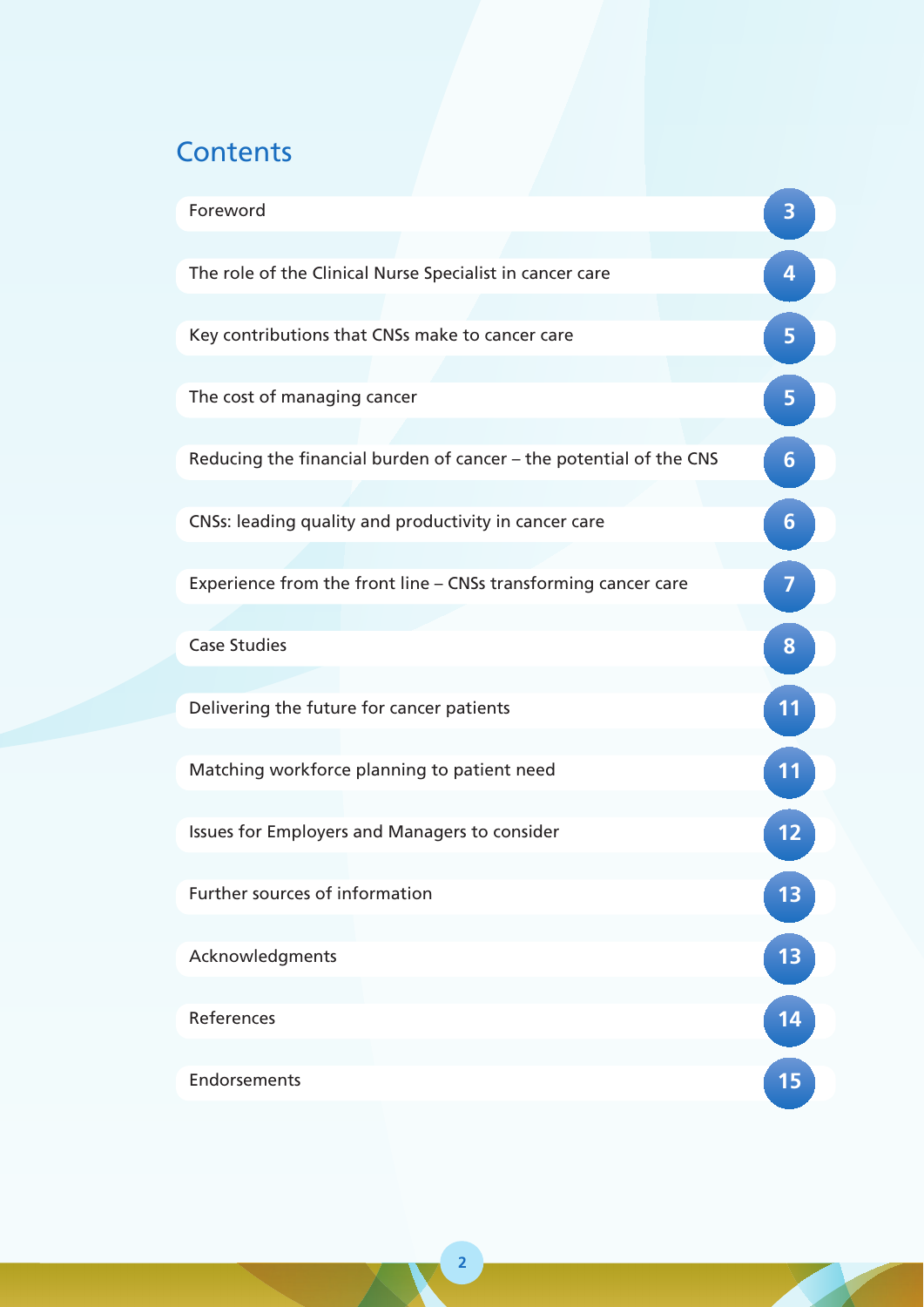## Foreword



Together we share an ambition to achieve the best cancer outcomes for patients in the UK, recognising that, at a time of tightened budgets, it is critical that NHS resources are deployed to best effect. Now more than ever, clinical nurse specialists (CNSs) have a vital role to play in delivering high quality and compassionate care, including care closer to home, and supporting a drive for efficiency that improves health outcomes and maximises resources.

Cancer CNSs have played an important role in the successful implementation of initiatives to improve NHS cancer services. Despite an increasing incidence of the disease and an ageing population, death rates from many cancers are dropping, survival rates are improving and many patients' experiences of care have been enhanced. CNSs are at the front line of cancer care; they are the main point of contact for patients and as a result help to shape services for each patient according to need and patient choice, which contributes to wider cancer priorities. For example, CNSs play an important role in enabling care to be delivered closer to home and in improving patients' and their families' ability to self-manage symptoms and sideeffects of treatment.

CNSs contribute to increasing the quality of care provided by the NHS; indeed, in the face of rising patient expectations, more patients report being treated with dignity and respect and having trust and confidence in their care team. Increasingly, they have an ongoing role in supporting cancer survivors as well as cancer patients. Overall it is estimated that there are now 2 million people living with cancer and this is set to rise to 4 million by 2030.<sup>1</sup>

For people affected by cancer, the effective management of their care pathway is



essential to maintain quality of life. People whose care is unplanned and uncoordinated are more likely to be high users of health and social care services, including emergency

care. CNSs work closely with patients and with their clinical colleagues to adapt to patients' emerging needs thus reducing the need for unplanned care.

This short guide is designed to support clinical teams, commissioners, employers and managers to understand and evaluate the contribution of CNSs in cancer as they plan their local workforce and service improvement strategies. With examples drawn from front-line services across a range of cancers, this guide sets out how effective CNS deployment drives innovation, reduces inefficiency and improves the quality of cancer care across the UK.

We still have further to go if we are to improve outcomes for all cancers, with the aim of bringing us in line with the best in Europe. Ensuring provision of CNSs where they are needed, coupled with effective use of their skills and expertise will enable us to move faster towards this goal.

### Professor Sir Mike Richards National Cancer Director

Ciarán Devane Chief Executive Macmillan Cancer Support

Ciavão Devane

Dame Christine Beasley DBE Chief Nursing Officer (England) Department of Health

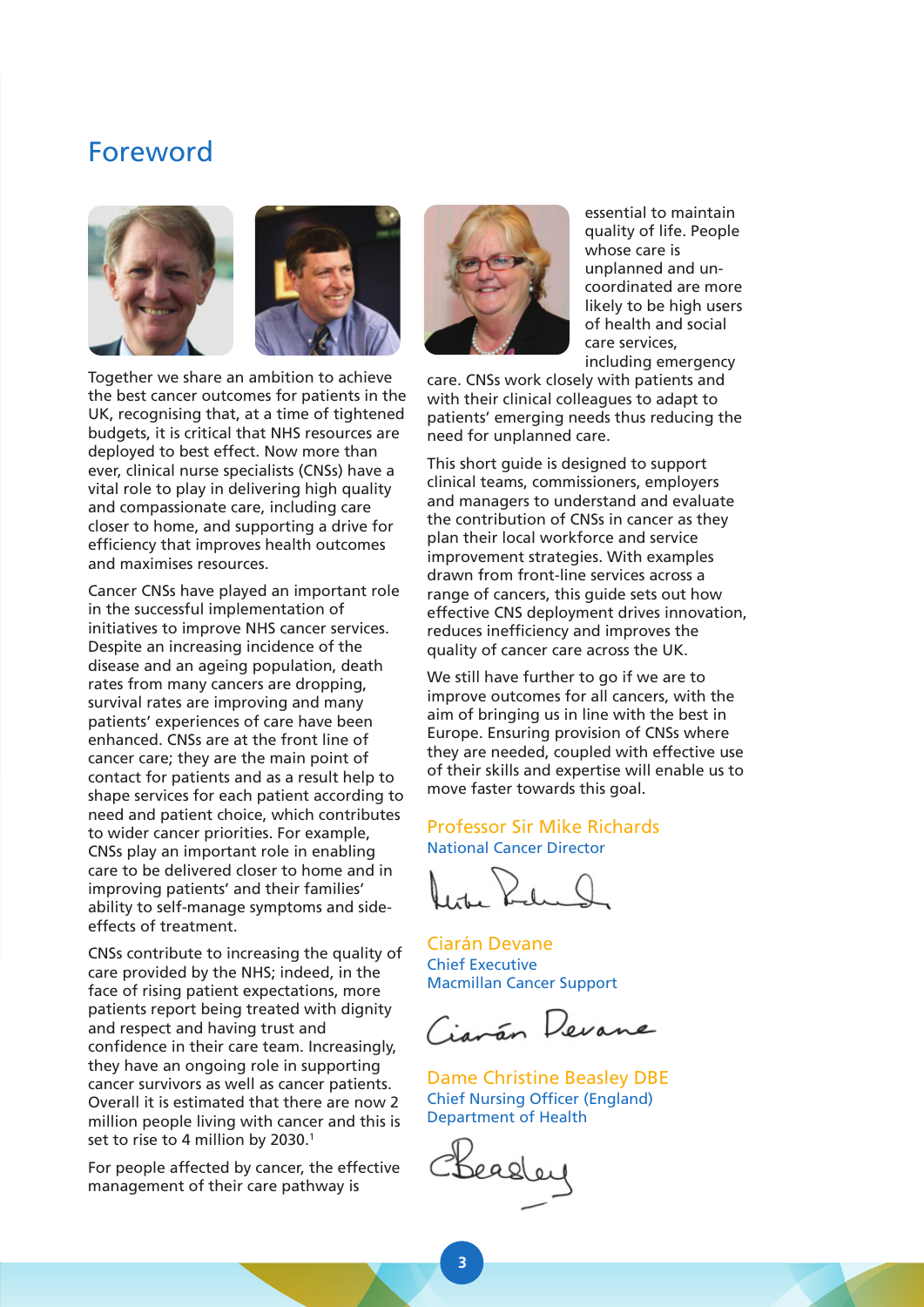## The role of the Clinical Nurse Specialist in cancer care

The roles undertaken by Clinical Nurse Specialists (CNSs) are many and varied; however, there are core clinical practice functions and a level of practice that could be reasonably expected of all CNSs in cancer care.

CNSs in cancer care can be described as registered nurses, who have graduate level nursing preparation and who would usually be expected to be prepared at Master's level. They are clinical experts in evidencebased nursing practice within a specialty area. The specialty may be focused on a population (e.g. young people), type of care (e.g. palliative care), type of problem (e.g. lymphoedema), type of treatment (e.g. chemotherapy) or tumour type (e.g. lung cancer).

CNSs treat and manage the health concerns of patients and work to promote health and wellbeing in the patients they care for. CNSs in cancer care practice autonomously and integrate knowledge of cancer and medical treatments into assessment, diagnosis, and treatment of patients' problems and concerns.<sup>2</sup> Whilst many specialist nurses may function at an advanced level, this level of practice is not common to all, thus the title Clinical Nurse Specialist does not in itself indicate that the nurse is an 'advanced practitioner'.

The high-level activities of CNSs can be separated into four main functions.<sup>3</sup> In the context of cancer care these consist of:

1 Using and applying technical knowledge of cancer and treatment to oversee and coordinate services, personalise 'the cancer pathway' for individual patients

and to meet the complex information and support needs of patients and their families

- 2 Acting as the key accessible professional for the multidisciplinary team, undertaking proactive case management and using clinical acumen to reduce the risk to patients from disease or treatments
- 3 Using empathy, knowledge and experience to assess and alleviate the psychosocial suffering of cancer including referring to other agencies or disciplines as appropriate
- 4 Using technical knowledge and insight from patient experience to lead service redesign in order to implement improvements and make services responsive to patient need

Furthermore, some cancer CNSs have developed their roles to include technical elements, for example: physical examinations and diagnostic tests; and insertion of central venous lines for the delivery of chemotherapy or for nutritional purposes.

Many cancer CNSs work as part of a tumour specific team, whereas others may work across more than one service or setting. Although many are based within acute trusts, post-holders are also located in primary care and community settings or private and voluntary sector organisations. They may be responsible for whole client groups, or for episodes of care and nursing services more widely. They are also typically core members of a multidisciplinary team.4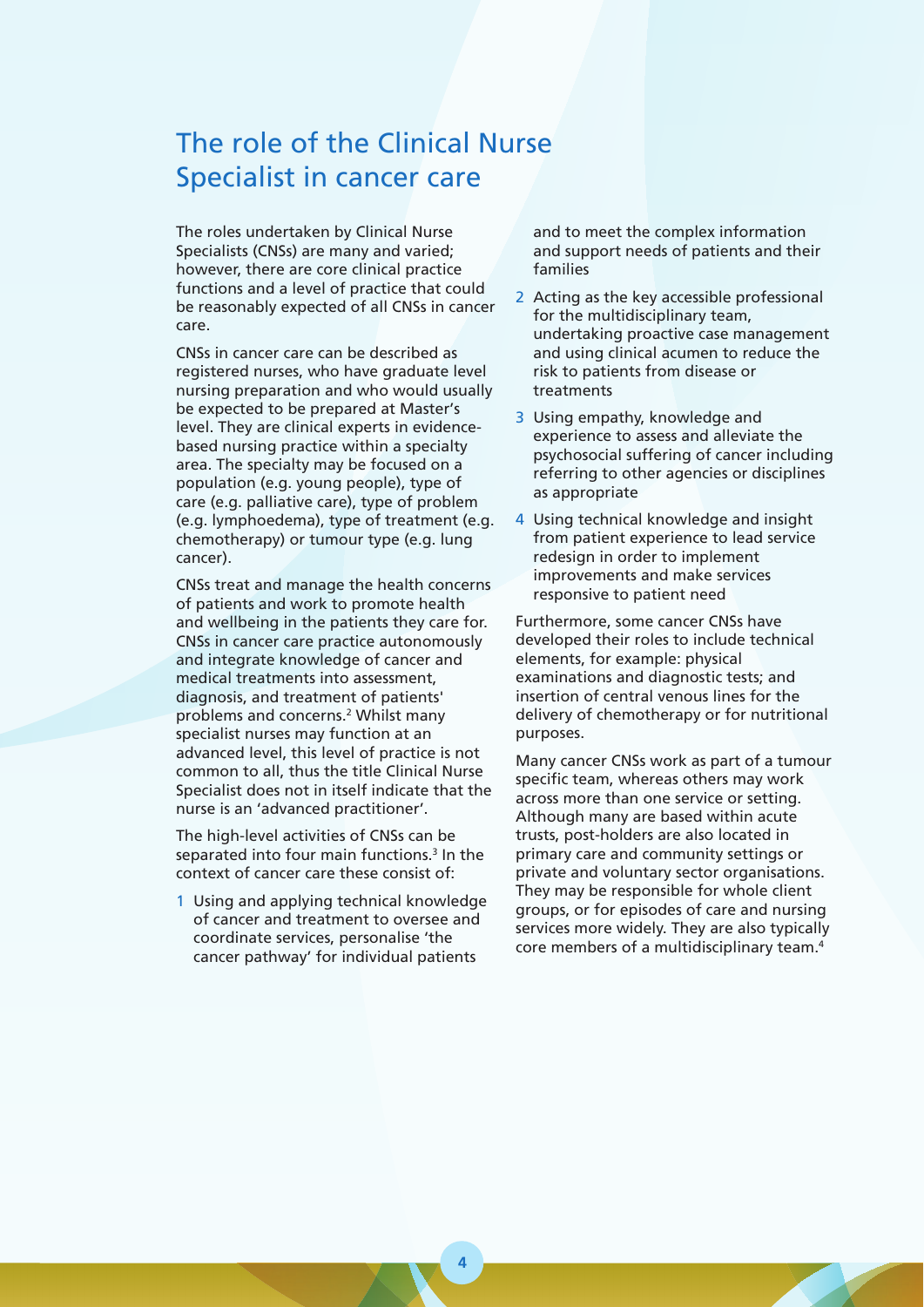## Key contributions that CNSs make to cancer care



## The cost of managing cancer

The cost to the NHS in England of patient care for cancer in 2007/8 was £5 billion.<sup>5</sup> Department of Health figures for 2007-08 showed that:

- Over half (i.e. over £2 billion) of the total expenditure on cancer in England went on inpatient care<sup>6</sup>
- Inpatient care for cancer patients accounted for 12% of all inpatient beds in England<sup>6</sup>
- The number of emergency admissions for cancer increased by 47% in the past 8 years6
- 4.7 million bed days were cancer related<sup>6</sup>

Statistics from 2006-07 for England show:

- 417,646 emergency inpatient admissions for cancer representing 2,963,987 bed days<sup>6</sup>
- 339,038 elective inpatient admissions for cancer representing 1,750,223 bed days<sup>6</sup>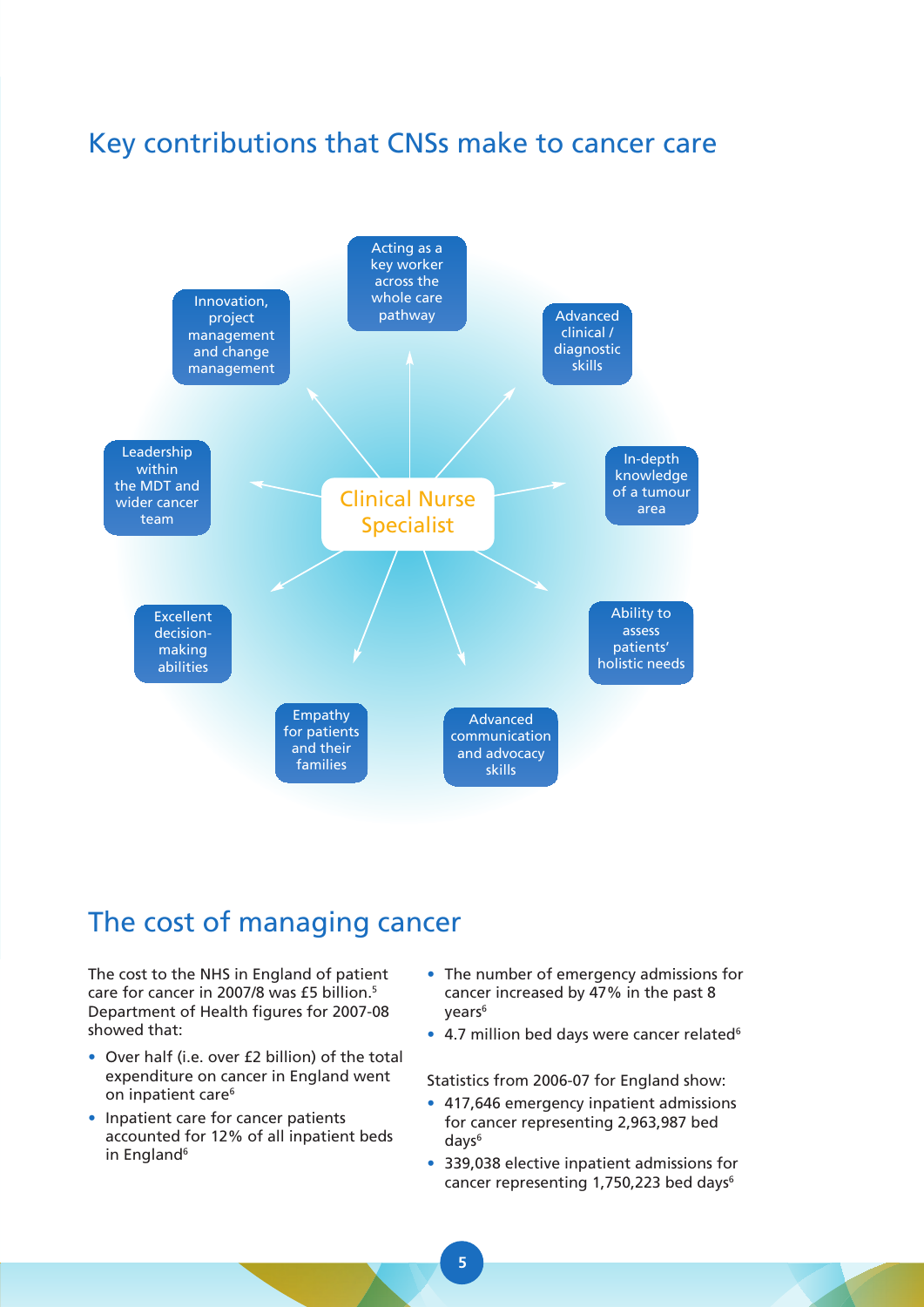## Reducing the financial burden of cancer – the potential of the CNS

The specialist nature of the cancer CNS and their role as key worker to individual patients means that they can quickly identify emerging issues that might require medical attention, enabling care to be planned and emergency admissions averted. CNSs also support enhanced recovery after surgery – equipping patients to manage their recovery at home and reducing the need for lengthy hospital stays. These two important contributions help the NHS to improve patient experience and safety.

There are also sound economic arguments for supporting patients to manage their care at home and helping them through the complex systems of health care provision.

The National Audit Office's End of Life Care report estimated £104m savings by reducing emergency admissions by 10 per cent, and reducing the length of stay by 3 days.<sup>7</sup>

An economic modelling analysis by Macmillan Cancer Support in 2009<sup>8</sup>, focusing on the role of the CNS, suggested that service improvements along the cancer pathway could release about 10% of cancer expenditure in the Manchester area. This related only to breast and lung patients admitted through the two week wait system in one health economy. If extrapolated to a national level then the economic benefits could be significant.

# CNSs: leading quality and productivity in cancer care

Patients rightly expect high quality, effective healthcare and CNSs have an important role to play in meeting their needs and expectations.

The proposed NHS Outcomes Framework<sup>9</sup> is structured around five high level outcome domains. These are intended to cover everything the NHS is there to do. These five outcome domains are:

- Preventing people from dying prematurely
- Enhancing the quality of life for people with long-term conditions
- Helping people to recover from episodes of ill health or following injury
- Ensuring people have a positive experience of care
- Treating and caring for people in a safe environment and protecting them from avoidable harm

As practitioners and partners at the heart of multidisciplinary teams, CNSs have influence and credibility across the care pathway. They are increasingly taking a leadership role in refining systems and smoothing care pathways, making a demonstrable contribution to effectiveness, patient experience and safety.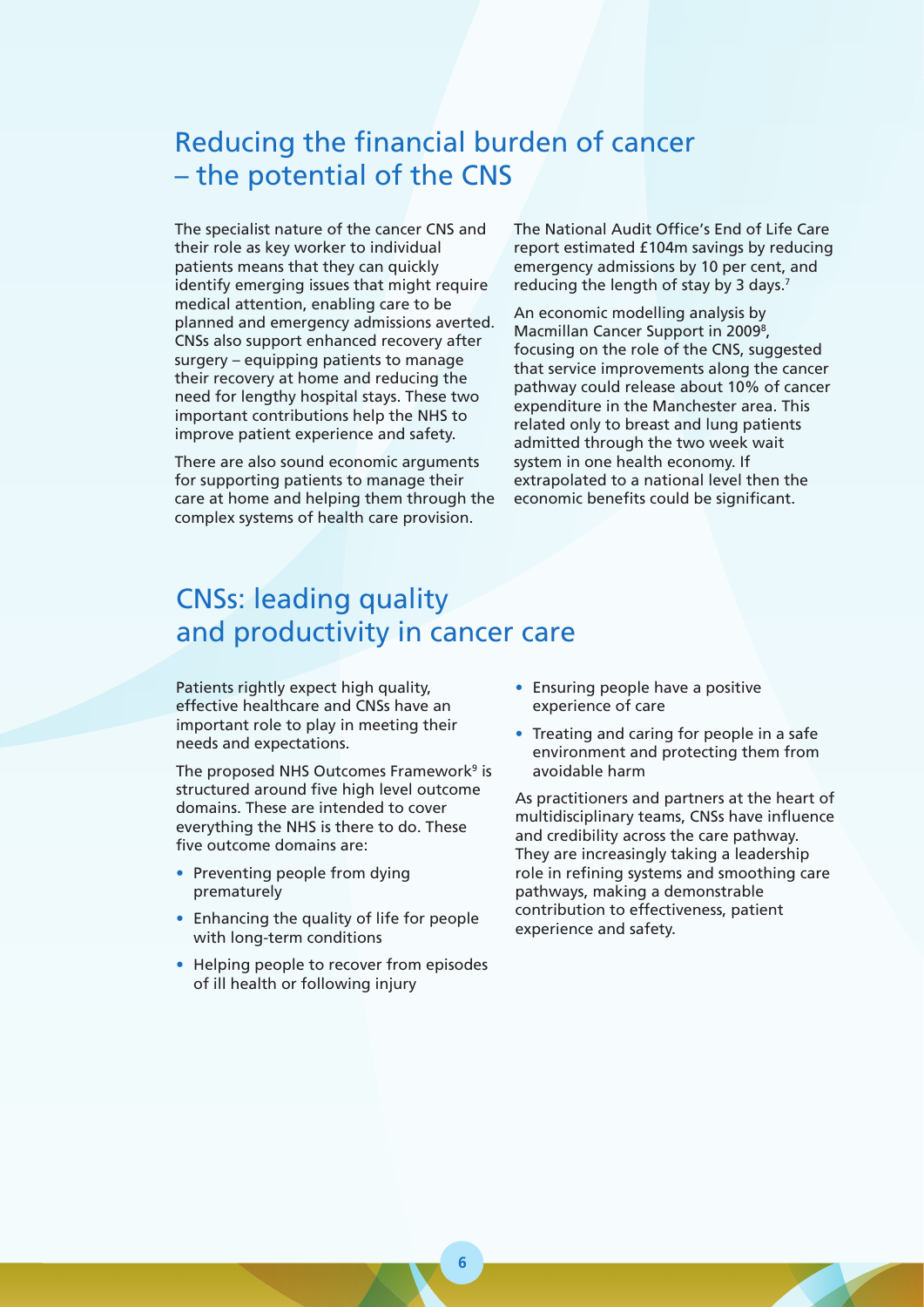# Experience from the front line – CNSs transforming cancer care

### Improving quality and experience of care

- Managing complex, individual and changing information and support needs of patients and carers
- Supporting patients in choices around treatment and care
- Enhancing recovery and delivering care flexibly and closer to home
- Facilitating set up of support groups

### Reinforcing safety

- Delivering safe, nurse-led services
- Using vigilance of symptoms and drug toxicity to trigger rescue work
- Identifying and taking action to reduce risks
- Facilitating rapid re-entry into acute services, if appropriate

### Impact of key CNS-led activites

### Increasing productivity and efficiency

- Intervening to manage treatment side effects and/or symptom control, preventing unplanned admissions
- Providing nurse-led services that free up consultant resource
- Empowering patients to selfmanage their condition

### Demonstrating leadership

- Educating the wider healthcare team and acting as a mentor
- Identifying and implementing service improvement and efficiencies
- Determining measurable outcomes, auditing practice, and sharing good practice and innovation

CNSs across the country are already transforming patients' experiences of cancer care. The following case studies provide a flavour of the kinds of initiatives that CNSs are leading – highlighting their pivotal role in maximising resource and benefitting patients.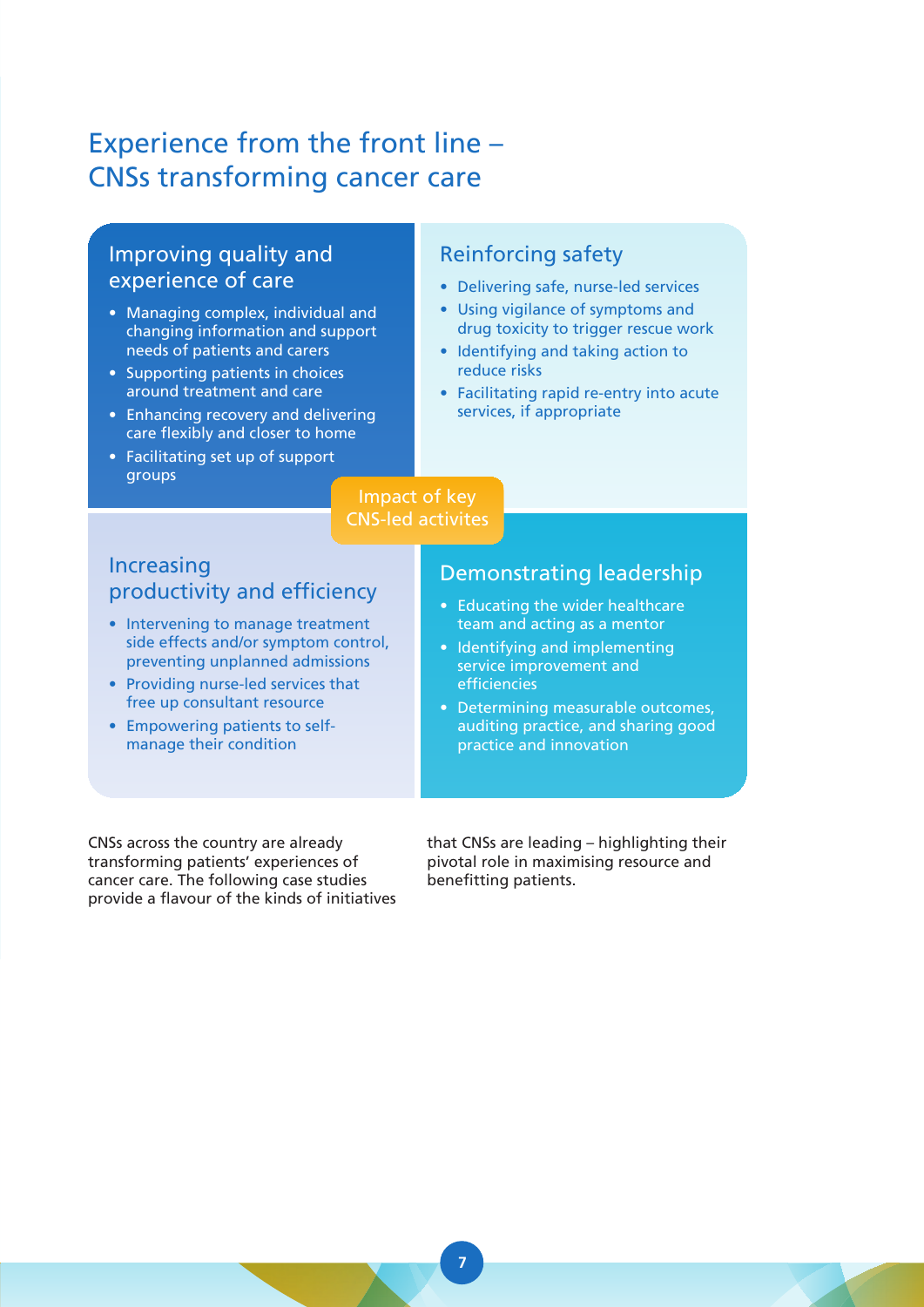## Case Studies



### Innovation, project management, change management

Lesley Barnett, Macmillan Lead Cancer Nurse, Doncaster Gina Wibberley, Macmillan Lung CNS, Lincoln

CNSs in Doncaster and Lincolnshire have implemented rapid alert systems to ensure that they are immediately informed when one of their patients enters hospital with an unplanned admission. Using mobile technology and integrated IT systems, a text message and email is sent to the CNS who can immediately attend the patient or discuss the case with the treating clinicians.

Using their specialist knowledge in lung cancer, and their understanding of individual patients' needs, CNSs in Lincolnshire use this as an opportunity to re-assess the patient's cancer pathway outside of scheduled patient planning, or identify where a quick specialist intervention can turn around an inappropriate admission. The nurses in Doncaster have identified

length-of-stay reductions of one to two days per patient, they work to ensure that the patient is admitted to the correct ward and in some cases prevent admission altogether. Added to these productivity benefits is the increased quality of care experienced by patients who report feeling completely supported, knowing that they are receiving coordinated care.

## Empathy for patients and their families

#### Frances McKay, Macmillan Mesothelioma and Lung CNS, Medway

Frances, and her colleagues Caroline Williams and Pat Cameron, run the only lung cancer and mesothelioma support group in their Cancer Network. Up to 28 people each month attend the group.

The CNSs work in collaboration with a local hospice to facilitate the monthly group meetings with a hospice volunteer managing the meeting practicalities. A successful buddy system has been established for patients and carers who face the challenging and complex issues of a terminal disease.

The group also enables the CNSs to identify emerging health issues,

including helping patients to selfmanage symptoms such as shortness of breath, reducing anxiety and maintaining quality of life. Importantly, the CNSs are able to mediate between patients and hospital services and quickly address any issues of concern raised by patients and their families.



### Advanced clinical and diagnostic skills

Sharon McGeary and Amanda Gerrard, Paediatric Oncology Outreach Network CNSs, Newcastle Upon Tyne

the children's oncology

outreach service in Newcastle work with children and young people throughout their cancer journeys. Using specialist knowledge of symptom management, palliative and complex care, the nurses work a 24/7 on-call system, allowing for timely, effective interventions which maximise care delivery. The nurse team are trained as nonmedical prescribers, and more than half are practising prescribers.

Working in a large geographical region, the nurses have developed effective collaborative working practices with local primary care service providers. This is particularly important in enabling children and young people with progressive disease to be cared for, and die, in their preferred place of choice, often their home.

The nurses are leading the way in the implementation of new technologies in their hospital trust. "Smart Pump" technology,

considered to be the next generation of ambulatory infusion devices, allows the release of medication over seven days maximising symptom management and minimising hospital attendance. Corresponding drug libraries, managed by the nurses, help to improve safety by reducing drug errors, improving workflow and providing a new source of data for continuous quality improvement.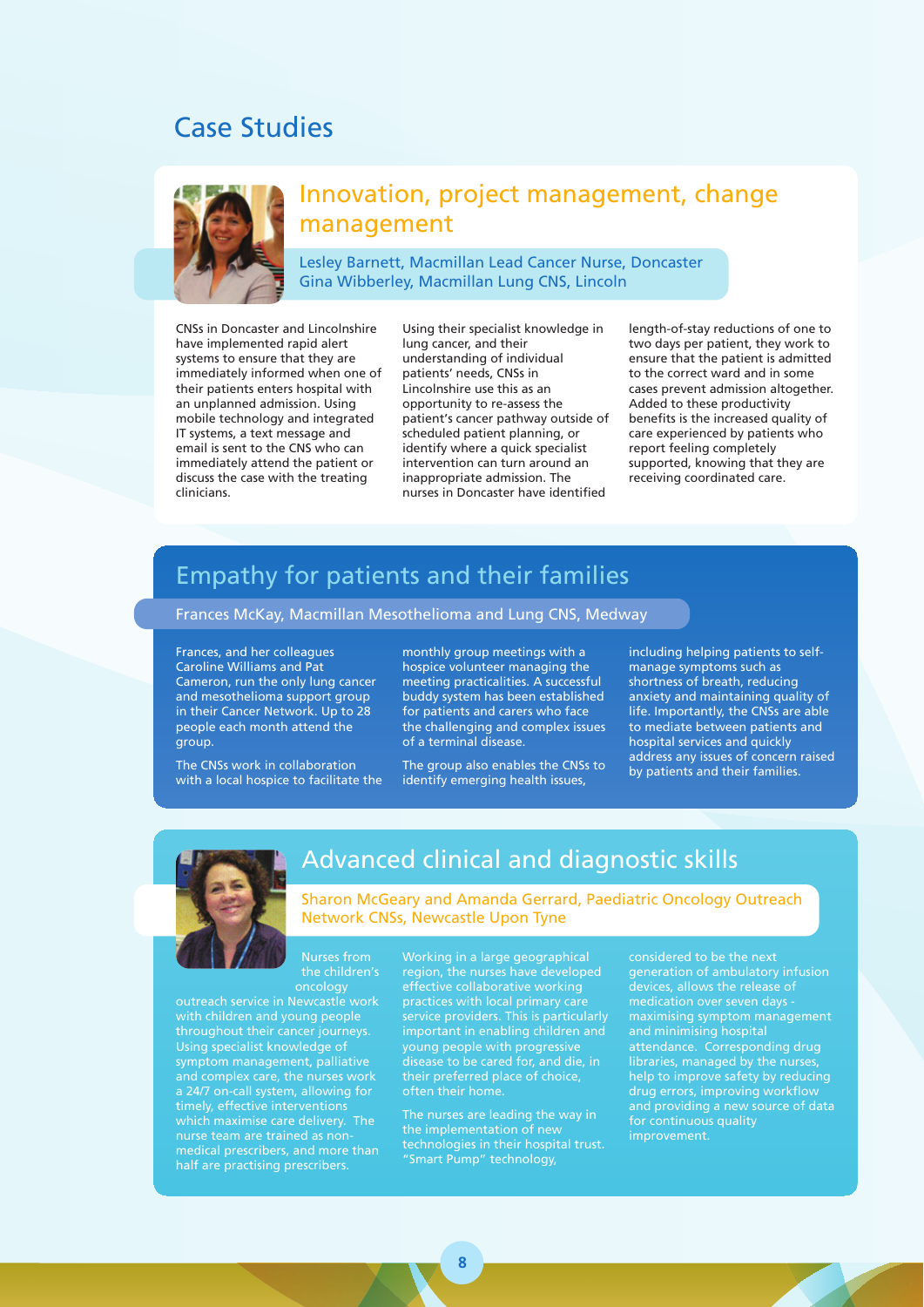

## Acting as key worker across the whole care pathway

#### Tina Lightfoot, Lead Specialist Nurse for GI services (surgery), Chester

colorectal specialist nurses provide quality services to enhance recovery for patients with colorectal cancer at the Countess of Chester Hospital. Through a pre-operative counselling initiative, patients and carers have an increased understanding of recovery and discharge expectations, helping

them to make plans for managing care at home. In addition, patients who are expected to have a stoma are visited at home by the stoma nurse for a 'dummy' teaching session, reducing the time it takes to become self-sufficient in stoma management.

Patients on the enhanced recovery programme are discharged as early as two days after surgery, and

there is evidence that this is significantly reducing care costs. The colorectal specialist nurses contact the patient daily after discharge for up to 10 days to assess their progress. This vigilance ensures that complications are picked up early enabling timely intervention, and patients report feeling supported through their recovery.



## Excellent decision making abilities Debbie Fitzgerald, Gynaecology CNS, Torbay

Debbie has developed an innovative early-alert

Tina and the

service for women with ovarian cancer who suffer from a painful and distressing build up of fluid in the abdominal area.

Patients are alerted to the possibility of fluid build-up, and encouraged to phone her if they begin to experience symptoms. When contacted, Debbie makes a clinical assessment, organising an abdominal scan if required and booking blood tests pre-admission. The drainage can then be done as a day patient, preventing emergency

admission to A&E and lengthy inpatient stays as well as improving patients' quality of life.

The CNS's coordinating role ensures that phlebotomists, radiographers, and the medical team are all available at the right time. Debbie has developed this into a protocol now widely used.

## Advanced communication and advocacy skills

#### Judith Clarke, Surgical Breast Care CNS, Coventry

Judith has developed an innovative system to monitor and best manage anxiety among patients recalled to the breast screening clinic for further assessment following attendance to the NHS breast screening programme. Judith devised a simple tool that encourages patients to reflect on their anxiety and prompt them to seek

additional support from the breast care nurse (BCN). It also promotes greater collaboration with radiographers and a more coordinated patient-centred experience.

Designed to look like a thermometer, the assessment tool asks women to score themselves from 0-10 (low to high anxiety) enabling BCNs to triage the more

vulnerable women (scoring 5 and above) and ensure they are offered a BCN consultation before being re-screened. Radiographers also use the self-assessment to ensure more patient-focused care, taking into account women's concerns. Feedback from patients shows that women find this activity useful and many have commented on how it helped to reduce their anxiety.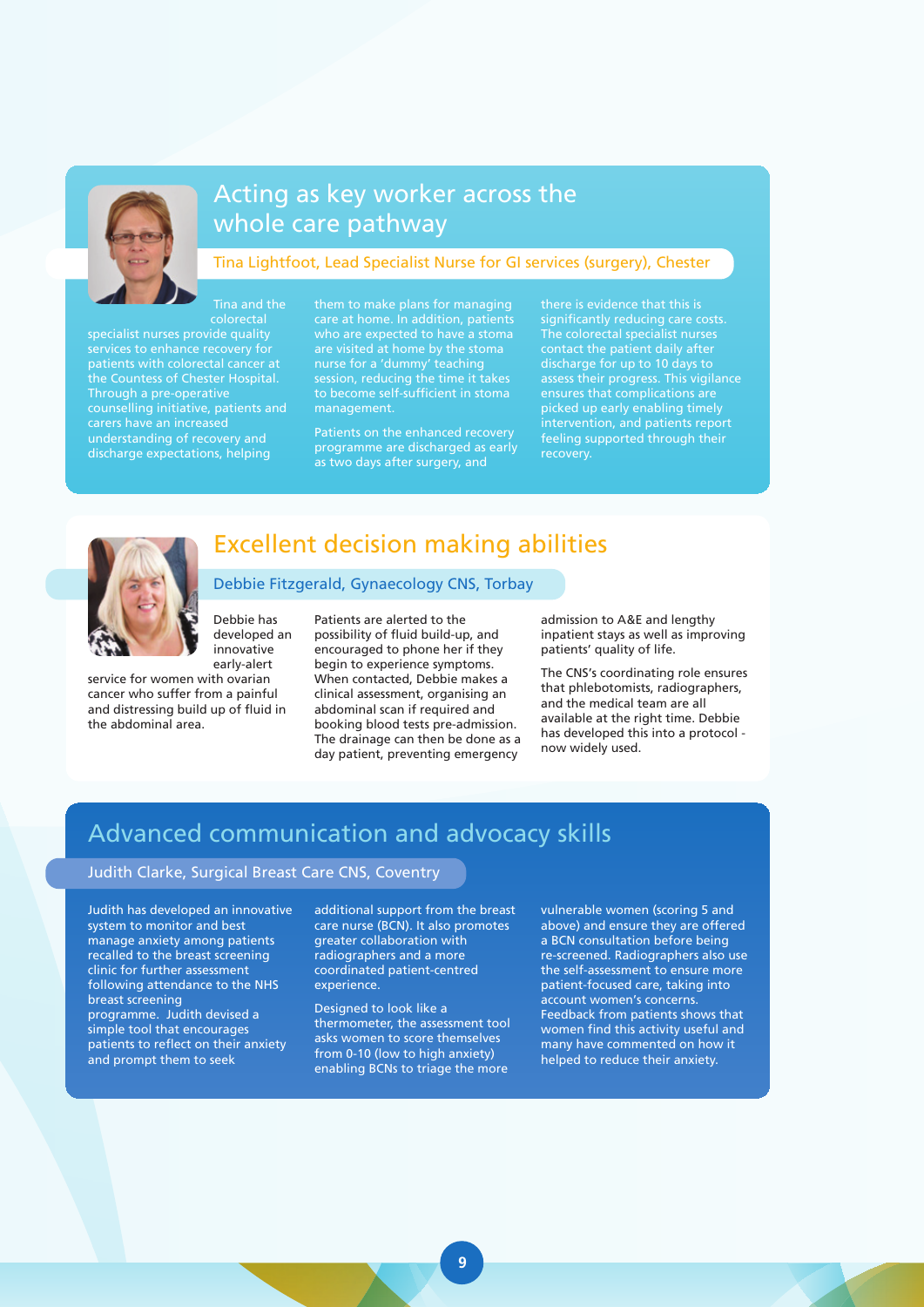## Case Studies (continued)

### Demonstrating Leadership

#### Catherine Oakley, Nurse Consultant, London

Catherine and the team of chemotherapy nurse specialists at Guy's and St Thomas' Hospital have been working together to redesign the way chemotherapy is delivered. Nurses in the chemotherapy unit now work in four specialised teams according to tumour types to improve consistency for patients and maximise the nurses' clinical expertise.

Catherine piloted an intervention in urology in which a specialist nurse and pharmacist delivered an improved pre-treatment consultation. The key to its success is structuring the consultation to ensure that patients' educational and supportive care needs are met to optimise safety and empower patients to actively participate in their treatment plan. Additionally,

CNSs proactively call patients to monitor their progress during the course of their treatment. Closely monitoring patients in this way ensures that any side-effects can be quickly managed and that patients are supported through this sometimes difficult part of their cancer journey.

## In-depth knowledge of tumour area

#### Tessa Fitzpatrick, Macmillan Lung CNS, North Tees

Analysis of patient experience at University Hospital of North Tees suggests that lung cancer patients and carers can encounter problems following admission to the Emergency Assessment Unit (EAU). These include unnecessary investigations, poor symptom management, lack of recognition of end of life, delays in discharge and inadequate communication.

This has a negative impact on patients' confidence in the service and also on the length of stay which has a cost implication.

The CNSs at North Tees use their specialist knowledge of lung cancer to support patients who are admitted as emergency cases, reducing inpatient stays and helping patients and carers to

understand and manage symptoms. University Hospital of North Tees examined a total of 94 inpatient episodes resulting in 964 bed days. The average length of stay for those patients not referred to the lung CNS was 10.8 days however there was a reduction in length of stay to 9.7 days for those patients who had lung CNS input during their admission.



### Ability to assess patients' holistic needs

#### Anita Pabla, Sarcoma CNS, Leicester

with patients throughout their cancer

journey but has particularly focussed on supporting survivorship and smoothing the transition from secondary to primary care.

Six to eight weeks post-treatment, she provides patients with detailed and individual 'end of treatment' holistic consultation. This captures their initial diagnosis and treatment history, medication and follow-up schedule - incorporating the wider services they have accessed, such as limb-fitting and support groups. The summary also acts as an important

communication tool for their GP,

enabling greater integration between different parts of the patient pathway.

The summary and assessment has proved valuable to patients increasing their confidence and ability to self-manage - as well as to primary care - improving appropriate referral if and when needed.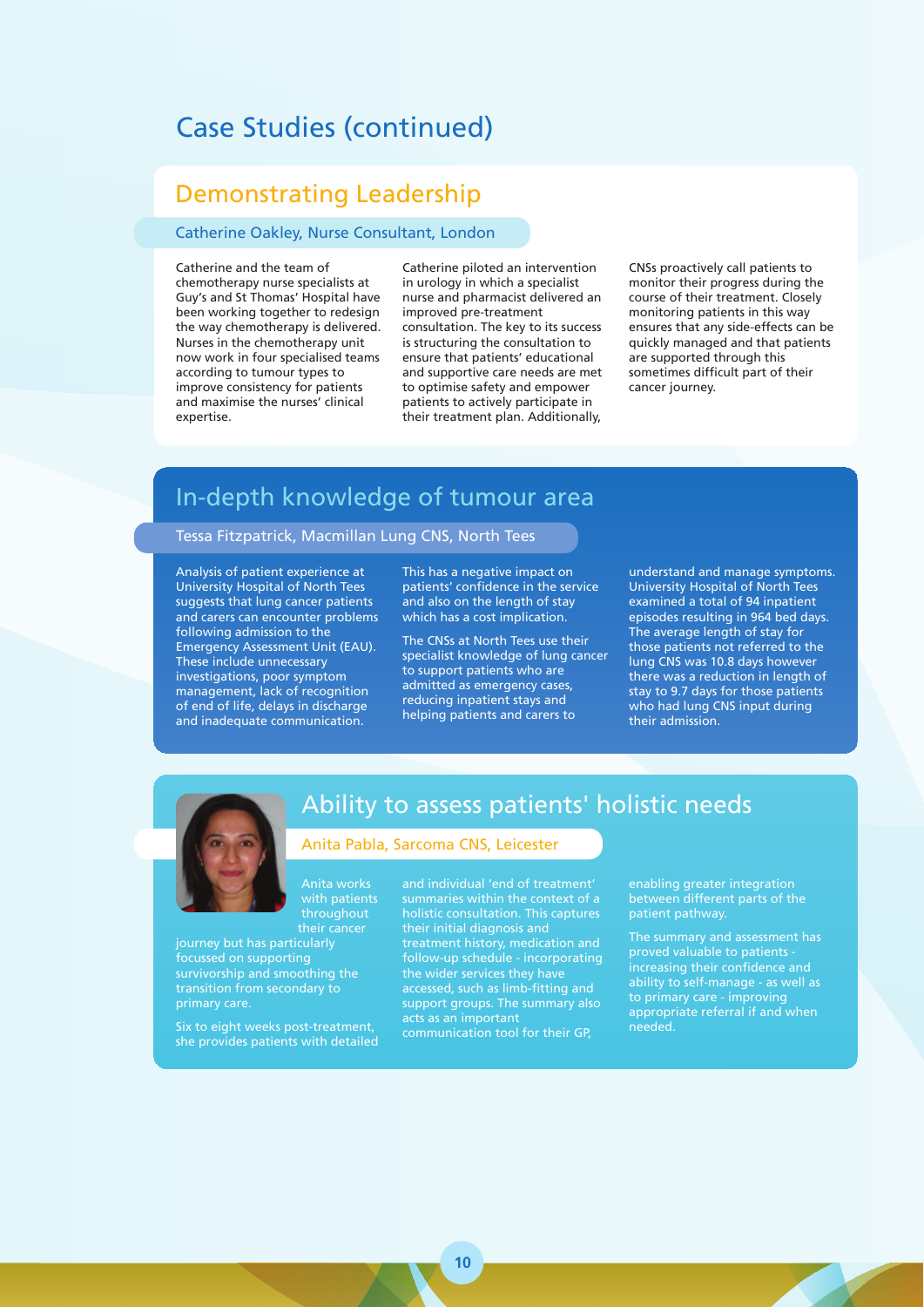## Delivering the future for cancer patients

The NHS White Paper, Equity and Excellence: Liberating the NHS, puts patients and clinicians at the heart of decision-making in the NHS. The phrase "no decision about me without me" is used in the White Paper to emphasise patients' involvement in their own care.10 CNSs are often the main point of contact for cancer patients and their families, and work closely with colleagues throughout the patient's cancer journey. As a result, they are well placed to support patients at each stage and to promote integration within care teams.

Equity and Excellence proposes a shift away from measuring clinical inputs and processes in favour of achieving improved clinical outcomes and higher quality patient experience. Here too, CNSs already demonstrate their skills in assessing and putting in place interventions to achieve these.

The Cancer Reform Strategy (2007) stated that: "Commissioners and providers should ensure that the critical roles of clinical nurse specialists in information delivery, communication and coordination of care

are supported".11 This remains essential to achieving safe and high quality cancer care and we expect to see this reflected in the refreshed Cancer Reform Strategy.

Nursing is changing, reflecting and rewarding the skills and expertise of its workforce. Career pathways have been updated and transferable skills identified to enable nurses to shape their careers within and across different care pathways.<sup>12</sup> Embracing new models of care, the CNS role extends beyond the hospital setting into local community and specialist settings and increasingly includes informed individual care planning that enables patients to selfmanage their condition where possible.

There is wide variation in the types of tasks that CNSs are carrying out. While some of these make good use of their skills, there is evidence that CNSs are also being diverted into general ward duties and tied up in administrative tasks. This does not represent good value to the NHS. Commissioners, employers and managers therefore need to consider whether CNSs are being deployed to best effect.

## Matching workforce planning to patient need

Clinical teams will be considering whether provision of CNSs in their local area is sufficient to meet need. Understanding the patterns of access is fundamental to being able to match the CNS workforce to patients' needs. Despite the expansion in overall CNS numbers since the 1980s, workforce shortages are still an issue.<sup>13</sup>

The best available data indicates that not every cancer patient has access to a CNS, despite the recommendations made in the Improving Outcomes Guidance. The National Cancer Action Team's Workforce Review Team 2010 census demonstrates significant variation in provision of cancer

CNSs in England, which cannot be accounted for by geographical differences in cancer incidence or in patient flows.14 Since the last census in 2008,<sup>15</sup> there appears to have been an increase in CNS posts in rarer cancers, but the 2010 census revealed no significant growth in other tumour groups despite increasing cancer prevalence. Inequities remain across England and also between different tumour types. Patient advocacy groups have argued that in some cancers - notably lung and urological cancers - CNS provision falls significantly short of patient need and that CNSs face variable case-loads.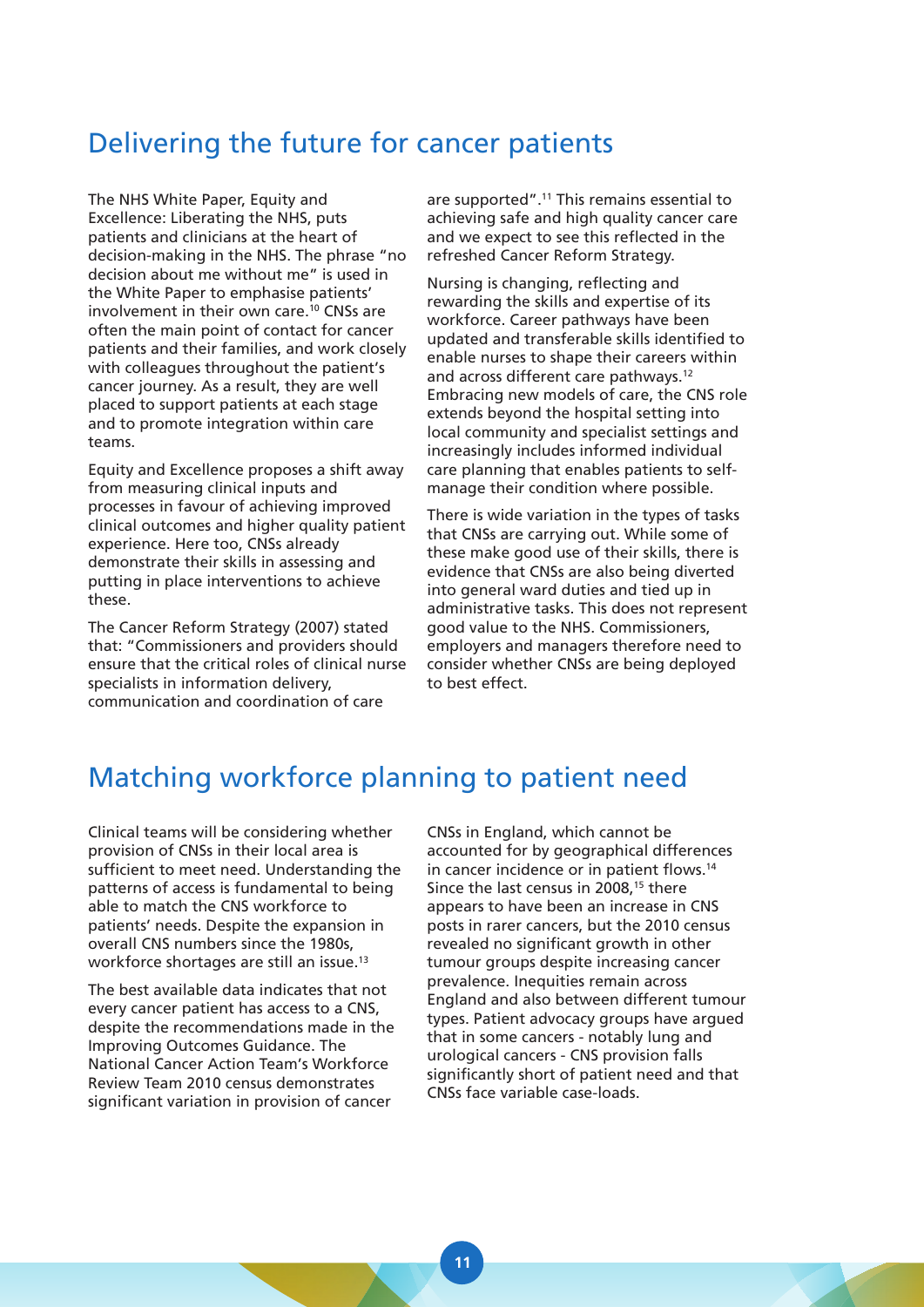## Issues for Employers and Managers to consider

CNSs provide quality care and contribute to improved outcomes for cancer patients. They lead innovation, and can drive efficiency in their teams. They also contribute to the delivery of health strategies and policy guidance including:

- Cancer Reform Strategy
- Improving Outcomes
- Quality, Innovation, Productivity and Prevention Challenge
- High Impact Actions for nursing and midwifery
- Equity and Excellence: Liberating the NHS
- Chemotherapy Services in England
- Vital Signs
- End of Life Care Strategy

Employers and managers may wish to ask the following questions when considering their cancer services and assessing their CNS provision, to identify to what extent cancer services are configured to maximise the safety, quality and productivity of care:

#### Your community

- What is the all-age, all-cause cancer incidence rate in your PCT?
- What are the demographics of your PCT in terms of: age; socioeconomic and deprivation factors; prevalence of risk factors; ethnicity?
- Are there communities with particular unmet needs?
- What priority issues for cancer have been identified through the Joint Strategic Needs Assessment?
- How have you reflected these in the selection of local priorities and incentives for health care providers e.g CQUINs? QOF?
- How do you plan to measure and improve outcomes in these areas?

#### Provision and capacity

- How many whole-time equivalent CNSs posts are there in your PCT?
- What is the distribution of these across different cancers?
- How does this compare to patterns in neighbouring areas and to the national picture?
- Does each specialist team dealing with a particular cancer type have at least one CNS member?
- How good is CNS attendance at MDT meetings for each team?
- How many new patients does each CNS see each year?
- Have you considered using the expertise of the Macmillan Cancer Support Service Development Team to redesign CNS roles and services should you have concerns that CNSs may not be working to the best potential of their roles?

#### Where can CNSs make most impact?

- How many unplanned admissions are there for cancer each year in your PCT? And how does this vary by cancer type?
- Do audited records demonstrate that at least 80% of patients receive information about their diagnosis, treatment and care plan?
- Can it be demonstrated that care is effectively coordinated across boundaries?
- Are CNSs working in roles that reflect and demand their knowledge and skills or are they undertaking general ward duties?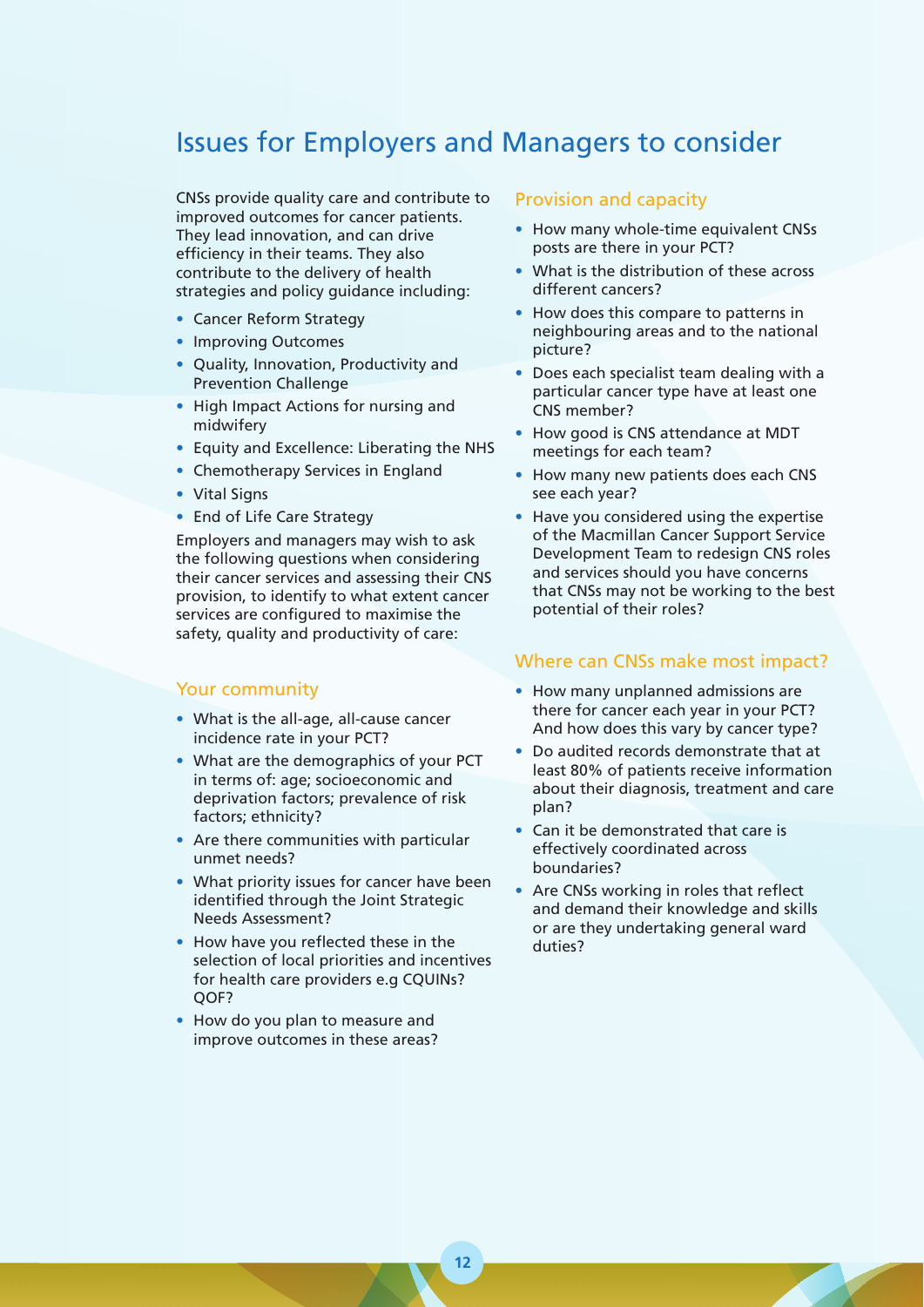# Further sources of information

- Cancer Commissioning Guidance [http://www.dh.gov.uk/en/Publicationsand](http://www.dh.gov.uk/en/Publicationsandstatistics/Publications/PublicationsPolicyAndGuidance/DH_110115) statistics/Publications/PublicationsPolicyA ndGuidance/DH\_110115
- Cancer Commissioning Toolkit https://www.cancertoolkit.co.uk
- Cancer Reform Strategy and Annual Reports [http://www.dh.gov.uk/en/Healthcare/Canc](http://www.dh.gov.uk/en/Healthcare/Cancer/ReformStrategy) er/ReformStrategy
- National Cancer Intelligence Network http://www.ncin.org.uk
- Association of Public Health Observatories http://www.apho.org.uk/
- Public Health Observatory Handbook of Health Inequalities Measurement [http://www.sepho.org.uk/viewResource.as](http://www.sepho.org.uk/viewResource.aspx?id=9707) px?id=9707
- Guidance on Joint Strategic Needs Assessment [http://www.dh.gov.uk/en/Publicationsand](http://www.dh.gov.uk/en/Publicationsandstatistics/Publications/PublicationsPolicyAndGuidance/DH_081097) statistics/Publications/PublicationsPolicyA ndGuidance/DH\_081097
- The Operating Framework for the NHS in England, 2010/11 (December 2009) [http://www.dh.gov.uk/en/Publicationsand](http://www.dh.gov.uk/en/Publicationsandstatistics/Publications/PublicationsPolicyAndGuidance/DH_110107) statistics/Publications/PublicationsPolicyA ndGuidance/DH\_110107

• Specialist nurses. Changing lives, saving money. Royal College of Nursing, London. 2010

[http://www.rcn.org.uk/\\_\\_data/assets/pdf\\_f](http://www.rcn.org.uk/__data/assets/pdf_file/0008/302489/003581.pdf) ile/0008/302489/003581.pdf

- Programme Budgeting data for 2007-08 [http://webarchive.nationalarchives.gov.uk](http://webarchive.nationalarchives.gov.uk/+/www.dh.gov.uk/en/Managingyourorganisation/Financeandplanning/Programmebudgeting/DH_075743) /+/www.dh.gov.uk/en/Managingyourorga nisation/Financeandplanning/Programme budgeting/DH\_075743
- National Audit Office, End of Life Care, November 2008 available here: [http://www.nao.org.uk/publications/0708/](http://www.nao.org.uk/publications/0708/end_of_life_care.aspx) end\_of\_life\_care.aspx
- Department of Health, Equity and excellence: Liberating the NHS, July 2010 http://www.dh.gov.uk/prod\_consum\_dh/g [roups/dh\\_digitalassets/@dh/@en/@ps/docu](http://www.dh.gov.uk/prod_consum_dh/groups/dh_digitalassets/@dh/@en/@ps/documents/digitalasset/dh_117794.pdf) ments/digitalasset/dh\_117794.pdf
- To download this publication go to: [http://ncat.nhs.uk/our-work/ensuring](http://ncat.nhs.uk/our-work/ensuringbetter-treatment/quality-in-nursing)better-treatment/quality-in-nursing

## Acknowledgments

The Department of Health, National Cancer Action Team and Macmillan Cancer Support would like to thank all those who have contributed to the development of this publication, in particular the Clinical Nurse

Specialists who provided examples of good practice, and the members of the National Quality in Cancer Nursing Steering Group for their advice and guidance.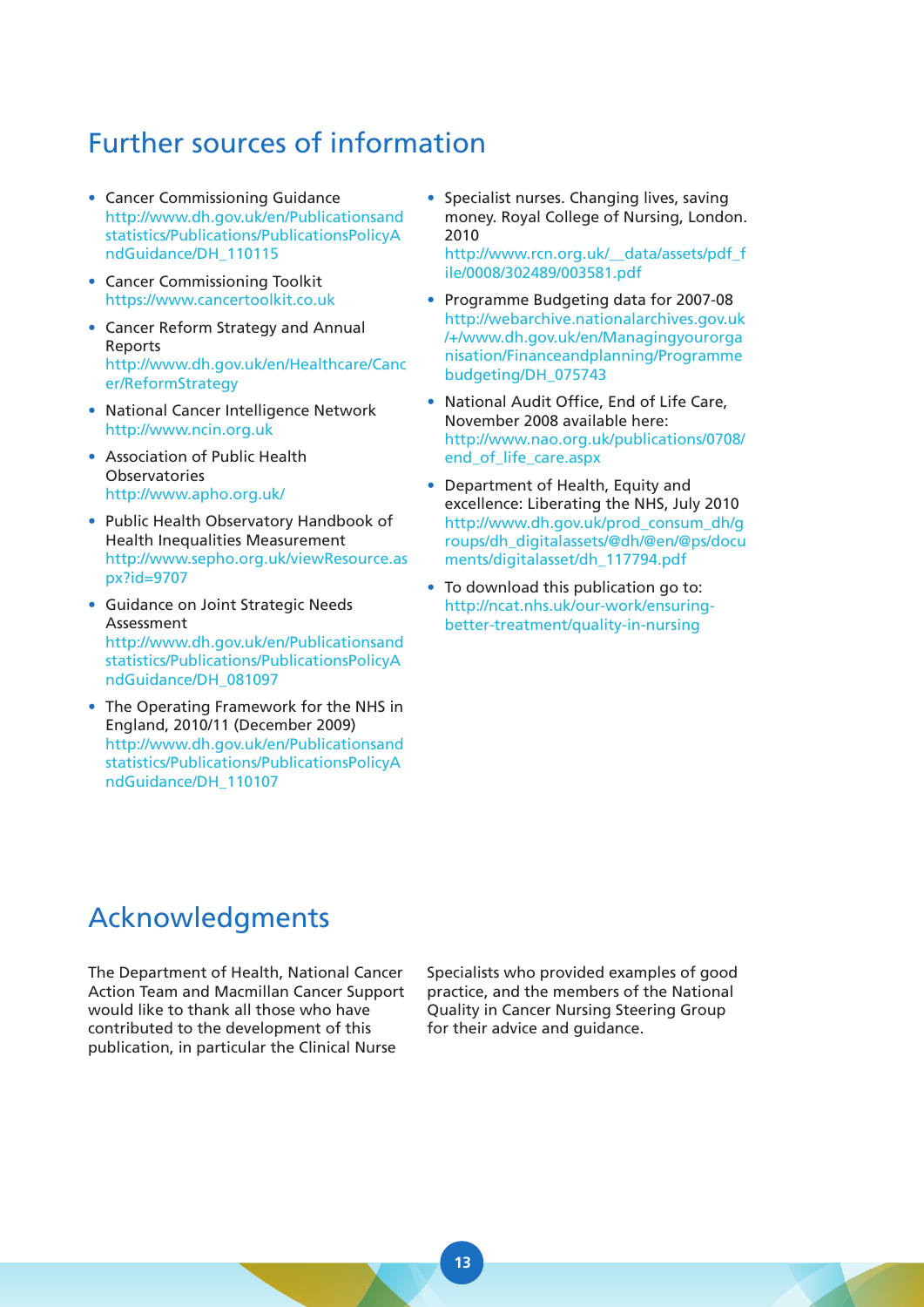## References

- 1 Maddams J, Moller H and Devane C., Cancer prevalence in the UK, 2008, Thames Cancer Registry and Macmillan Cancer Support, July 2008
- 2 American Nurses Association. Nursing: Scope & standards of practice, 2004
- 3 Leary A (2011) in Leary A (Ed) Lung cancer a multidisciplinary approach, Wiley-Blackwell Oxford In press
- 4 National Cancer Peer Review Programme Manual for Cancer Services 2008: Breast Measures
- 5 Department of Health, Programme Budgeting data for 2007-08
- 6 NHS Improvement Transforming Care for Cancer Inpatients - Spreading the Winning Principles and Good Practice: July 2009
- 7 National Audit Office, End of Life Care, November 2008
- 8 Macmillan Cancer Support, Demonstrating the economic value of co-ordinated cancer services. An examination of resource utilisation in Manchester , March 2010
- 9 Department of Health , Transparency in outcomes a framework for the NHS, July 2010
- 10 Department of Health, Equity and excellence: Liberating the NHS, July 2010
- 11 Department of Health, Cancer Reform Strategy, December 2007
- 12 Department of Health, Towards a framework for post-registration nursing careers - consultation response report, July 2008
- 13 National Cancer Action Team, National Cancer Peer Review Programme 2004 – 2007. An overview of the findings from the second national round of peer reviews of cancer services in England, June 2008
- 14 National Cancer Action Team Workforce Review Team, Census of Cancer Specialist Nurses in English Cancer Networks, 2010
- 15 Trevatt, P., Leary, A., A Census of the advanced and specialist cancer nursing workforce in England, Northern Ireland and Wales, European Journal of Oncology Nursing (2009) 14:1 (68-73)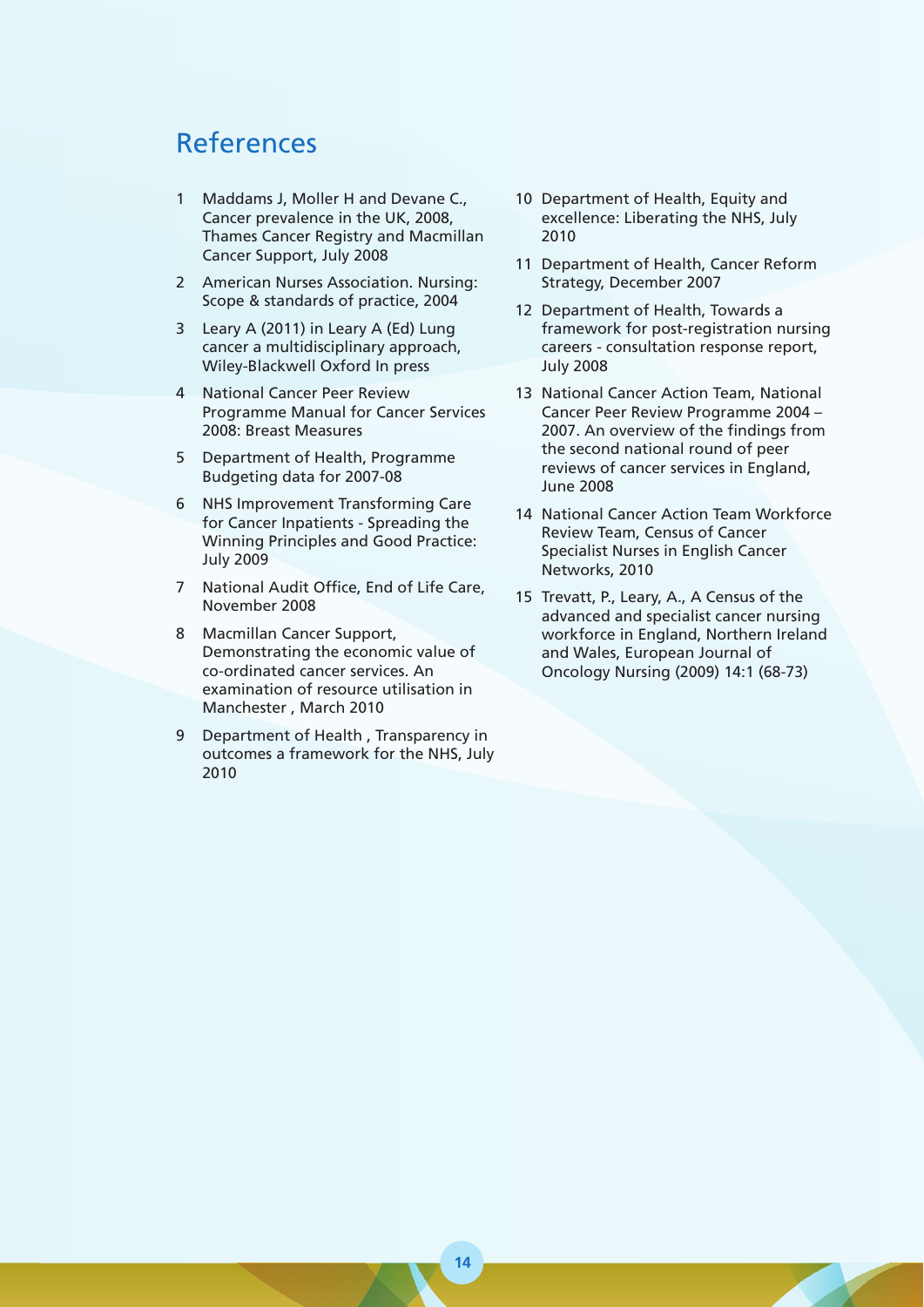# Endorsements

The content of this publication is endorsed by the following organisations:



























Gateway Number: 14851